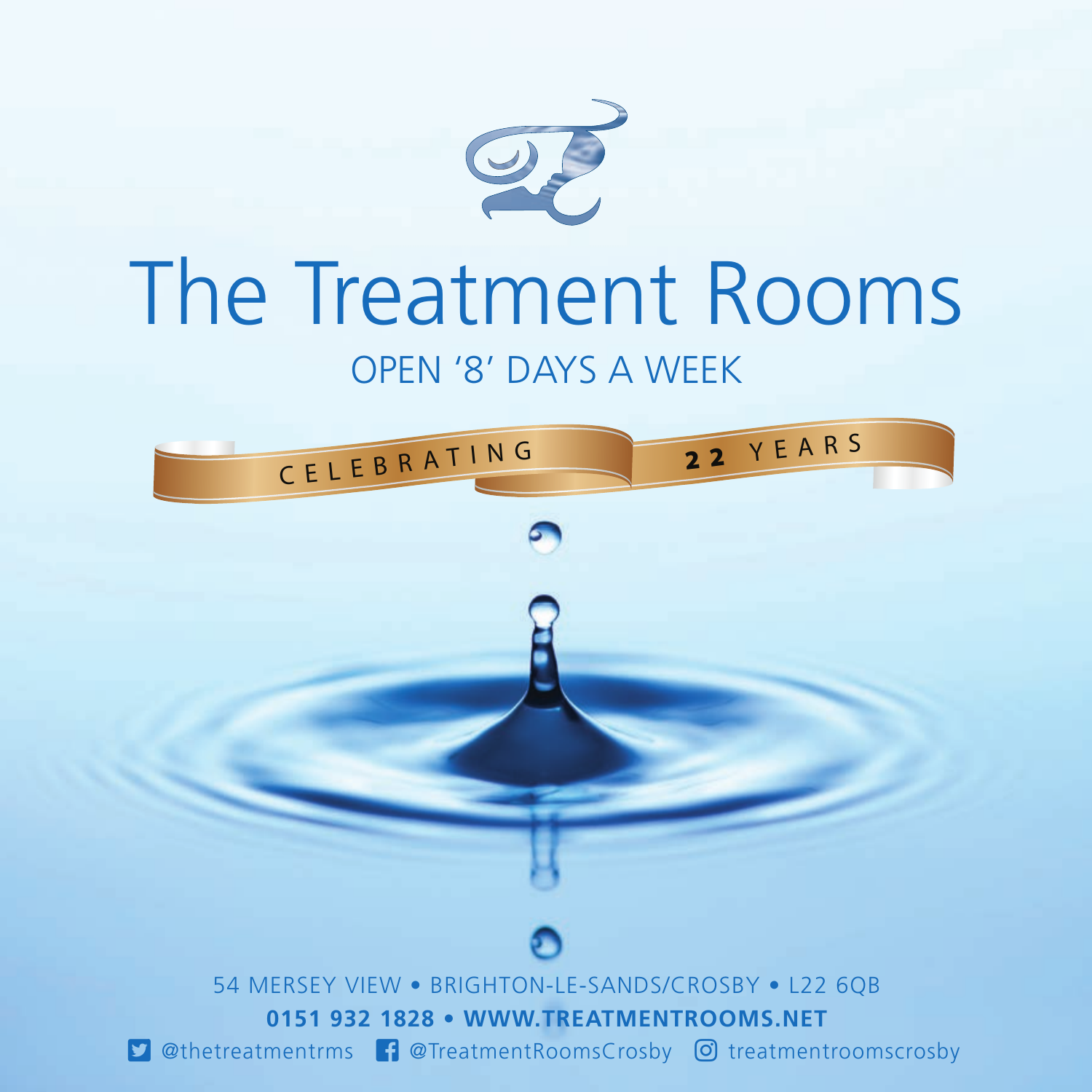## The Treatment Rooms…

Is a comfortable environment that specialises in treating both men and women

## **OPEN '8' DAYS A WEEK …**

| Monday                                         | $8.30am - 5pm$              |
|------------------------------------------------|-----------------------------|
| Tuesday                                        | $8.30am - 5pm$              |
| Wednesday & Thursday $\,$ 8.30am $\,$ – 7.30pm |                             |
| Friday                                         | $8.30am - 7.30pm$           |
| Saturday                                       | $8am - 3pm$                 |
| Sunday                                         | 10am - 4pm ADVANCE BOOKINGS |

#### **WE ALSO OPEN BANK HOLIDAYS 10AM-2PM FOR APPOINTMENTS ONLY**

From Face to Foot, Top to Toe The Treatment Rooms is where you go!

### **MAKE SURE TO CHECK OUT OUR WEBSITE FOR OUR SPECIAL OFFERS**

FOLLOW US FOR SPECIAL OFFERS ON TWITTER, FACEBOOK AND INSTAGRAM

- @thetreatmentrms
- @TreatmentRoomsCrosby
- treatmentroomscrosby
- **BOOK ONLINE** www.treatmentrooms.net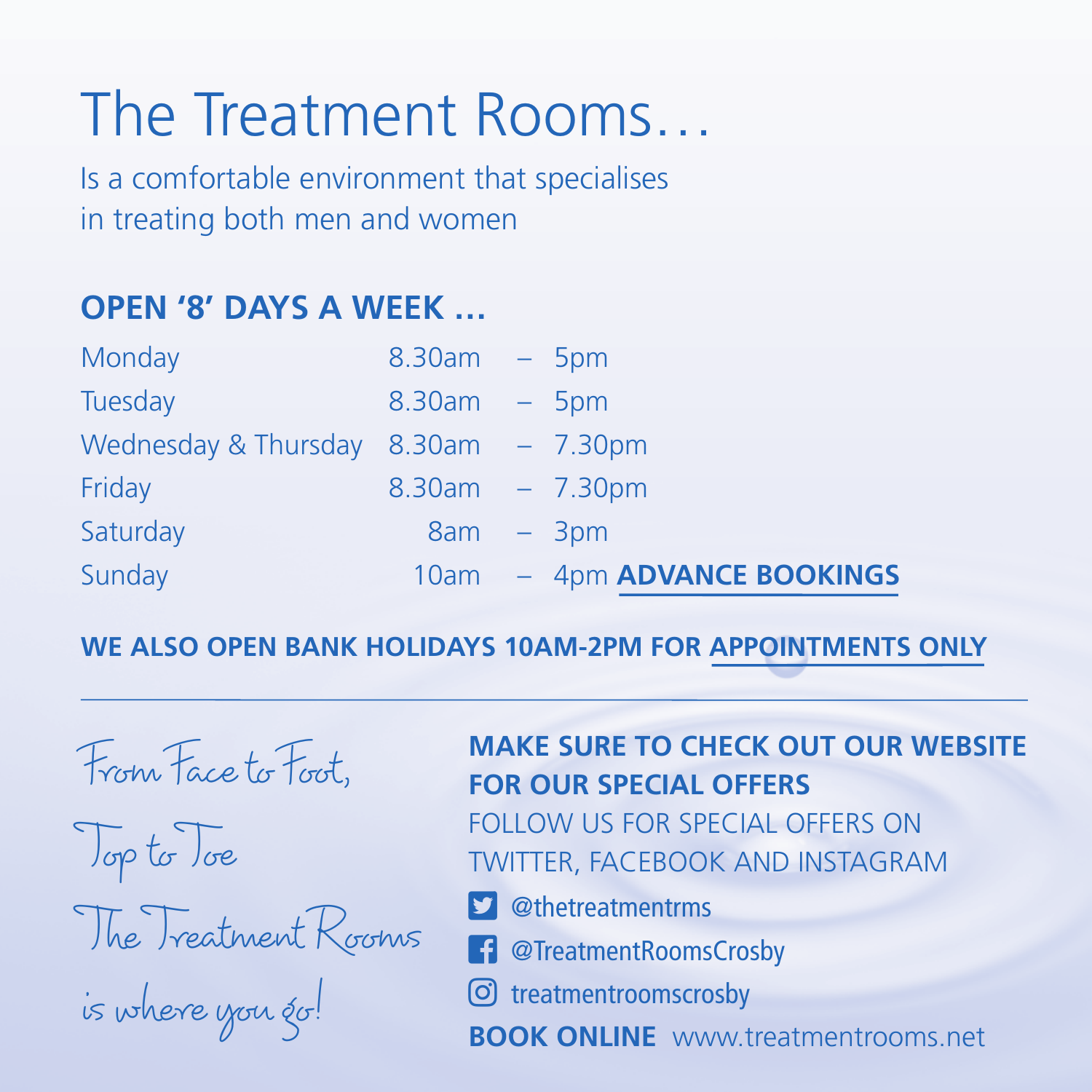

All facials are performed using the professional skincare products Germaine de Capuccini. The Treatment Rooms are the only salon on Merseyside to be selected to use this range. *Deposits must be paid on booking.*

#### **LIFT FACIAL**

An advanced facial steeped in beautiful rituals to lift and re-define the facial contour. 99% have firmer, more supple skin. 100% have a more defined facial contour\* \*Self-evaluation test carried out with volunteers between 35 and 69 years of age

#### **TIMEXPERT SRNS GLOBAL ANTI-AGE**

Anti-ageing face and eye treatment based on epigenetics. Global Anti-age reactivates dormant genes, boosts cellular regeneration using "Epigenol" and "Zinc-Glycine Complex". A powerful all round anti-ageing treatment that provides firming, wrinkle reduction, revitalisation, improved pigmentation and hydration. 1 hr All skin types usually +35yr skin

#### **TIMEXPERT RIDES WRINKLE CORRECTION**

A new avant-garde and sophisticated approach to work against expression wrinkles. Timexpert rides focuses on "cellular dynamics" to strengthen the skins architecture

#### **VITAMIN C BOOST FACIAL**

Rejuvenating power to combat skin ageing by intensely repairing the skin's luminosity, vitality and uniformity. Leaves a lasting revitalising effect that prevents and works against signs of ageing. 1 hr Concerns with tone and fine line wrinkles  $+25$ yr skin

#### **02 EXCEL FACIAL**

Provides a global anti-ageing for those who wish to firm, tone and protect the skin against environmental stresses especially blue light from mobile or computer screens by activating the O2 levels delaying and preventing the signs of ageing. 1 hr All skin types usually  $+25$ yr skin

#### **EXPERT CHEMICAL PEEL**

A complete range of cosmeceuticals formulated with high scientific and therapeutic rigour. Suitable for 3 different types of skin 30 min PURIFYING - Acne, acne scars, oily skin REJUVENATING - Anti age, wrinkles, lifting CLARIFYING - Anti age, hyperpigmentation, prep peel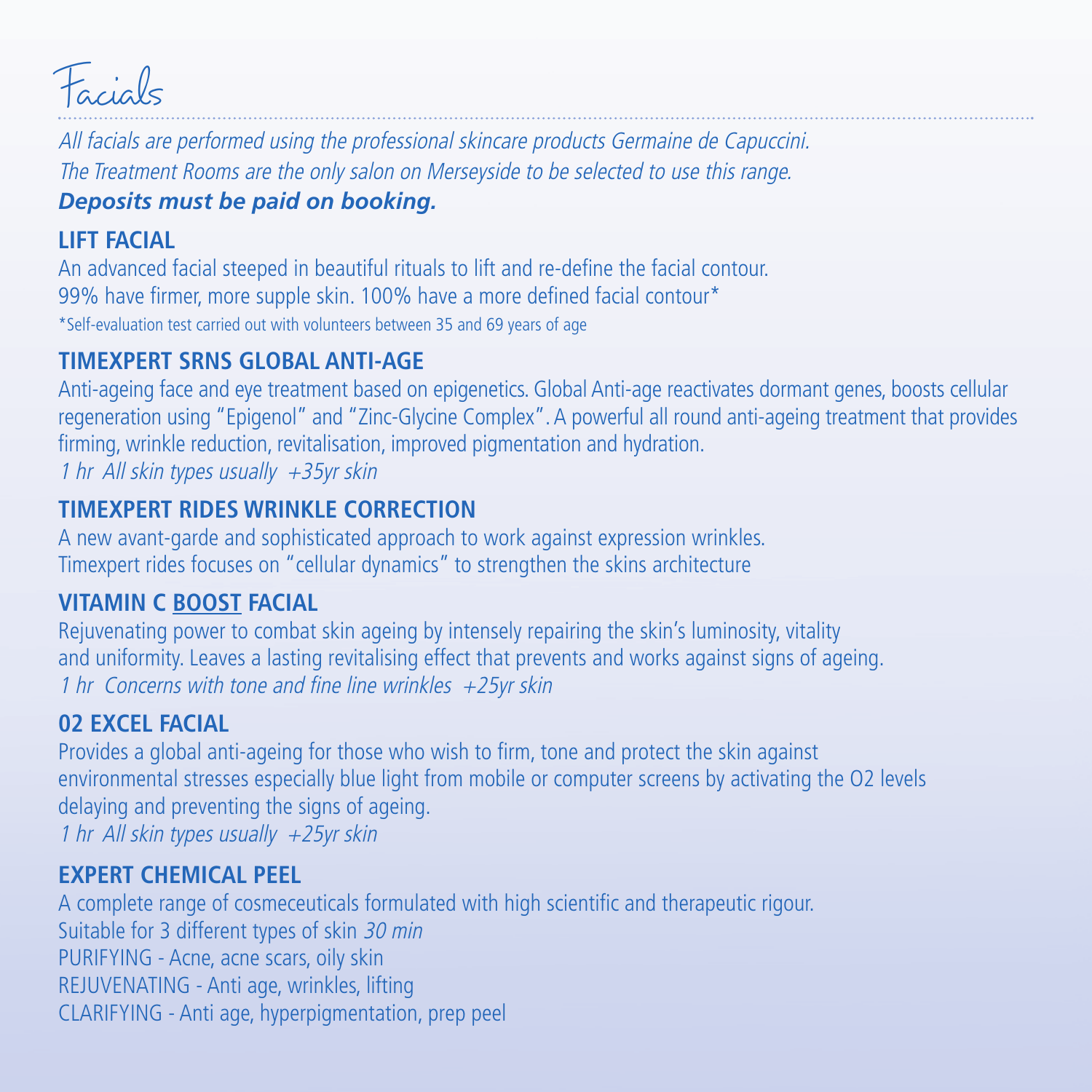#### **HYDRACURE FACIAL**

Highly recommended for fragile delicate skin types. Amazing results after just one facial. Gives superb moisturisation and hydration. 1 hr All skin types and especially sensitive skin

#### **OPTIONS PRESCRIPTIVE FACIAL**

A High performance solution to a dull, stressed, tired and devitalized skin. Provides the skin with vitamins, nutrients and a source of energy to revitalise or regenerate leaving the skin bursting with health. Radiating! 1 hr All skin types - ideal for smoker's skin

#### **EXPRESS FACIAL**

Cleanse, Tone, Exfoliation, mask and moisture. 30 min All skin types ideal at lunchtime for a quick pick me up as this does not include any facial massage or relaxation protocols.

#### **TEENAGER STARTER FACIAL**

School grade  $7 - 11$ , ages 12yrs to 16yrs, must have adult consent Blemished, problem teenage skin needs guidance to help balance its oil levels, full consultation is given including homecare advice.

#### **TIMEXPERT EYE CONTOUR TREATMENT**

S pecific eye treatment designed to firm, smooth and relax. Great lunchtime pick me up! Ideal for overworked tried and stressed eyes, it puts the sparkle back into your eyes. 30 min Upgrade this to any other facial for £15

Eye Treatments

**EYEBROW, TINT, LASH TINT AND SHAPE EYEBROW SHAPE AND EYEBROW TINT EYEBROW SHAPE EYEBROW TINT EYELASH TINT BROW & LASH TINT TOGETHER ONLY EYELASH EXTENSIONS** (weekend lashes) **EYELASH LIFT** 50 min (includes tint) **SEMI PERMANENT LASHES - FULL SET LASHES - INFILLS (EVERY 2 WEEKS**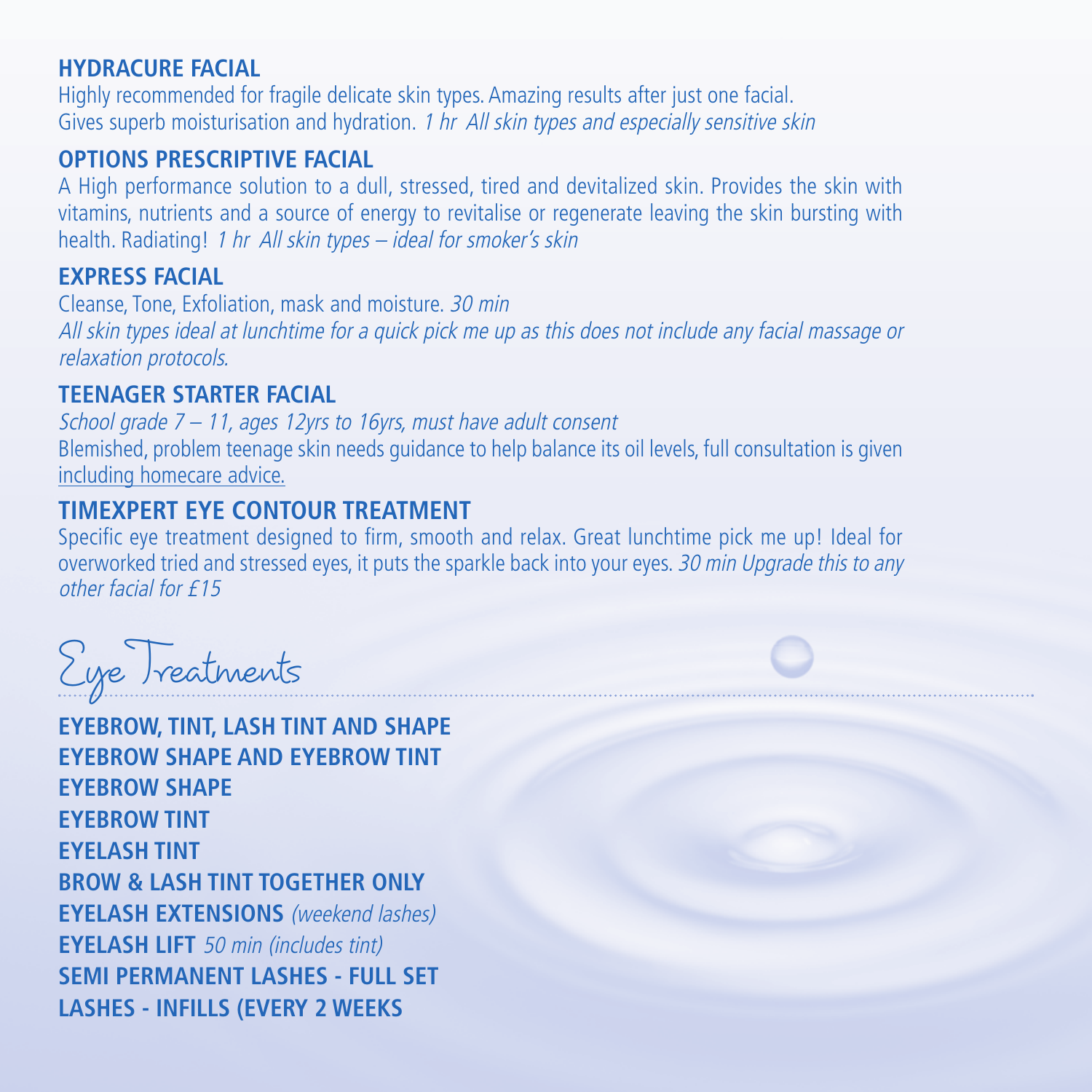Body Treatments

All body treatments are performed using the Exclusive Spanish product range focusing on the theme of total well-being and Spa therapy. Deposits must be paid on booking.

#### **COMPLETE EXFOLIATION**

A full body scrub using dead sea salts with a choice of different aromas, ideal before holidays, false tanning and hair removal although not recommended the same day. 30 min

#### **AFRICAN BAOBAB RITUAL**

**Ideal for pregnancy.** Exfoliation for the back followed by a massage with firming tonic oil all over the body. Silk wrap massaged into the scalp leading into an application of Dreamy legs to help alleviate tired legs. 1 hr 15 min

#### **CHOCOHOLICS DELIGHT**

All the pleasures of chocolate without the calories! A thoroughly delicious wrap based on the colour, aroma and creamy texture of cocoa. **A deeply relaxing** treatment that provides the skin with deep hydration and nourishment. 1 hr

#### **RE-MINERALISING WRAP**

From the deepest of the French Sea of Brittany we extract this mud with its marine silts, mineral salts and trace elements. This wrap and **exfoliation treatment purifies the skin** whilst providing it with all the basic **elements lost by daily stressful activities**. 1 hr 20 min

Massage Treatments

#### **AROMATHERAPY**

Ideal technique to combat physical or emotional stress or just pure relaxation using carefully selected and blended essential oils.

**FULL BODY INCLUDING SCALP** 70 min **BACK, NECK AND SCALP** 25 mins

#### **SWEDISH**

This technique is better suited to those general aches and pains, especially back ache. Preferred more by male clients and those who have physical lives.

**FULL BODY** 55 min **BACK, NECK AND SHOULDERS** 20 min

#### **MEDITERRANEAN LIGHT CANDLE MASSAGE**

During this the Mediterranean Light Candle is burned emitting a wonderful fragrance. The warm wax from the candle is then poured over the body with a prolonged body massage to ease tension and relax the mind. 1 hr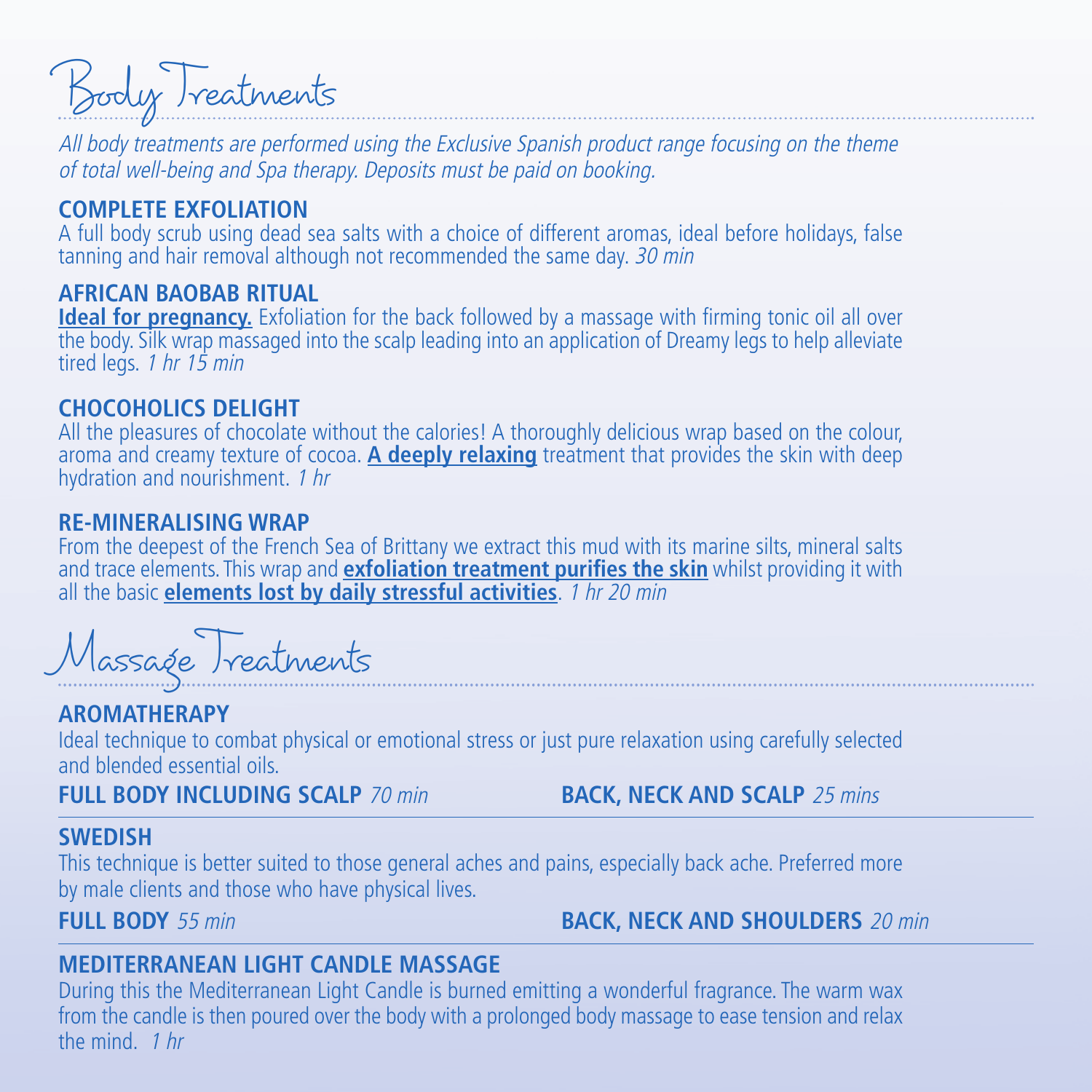Hand and Nail Treatments

#### **GEL FX MANICURE** 60 min

The must have 14 Day Manicure, No Chipping, No Smudging, better than Shellac and Gelac, the secret to long lasting shine. Exclusive UV Gel Polish

**GEL FX REVARNISH** 30 min **GEL FX REMOVAL BASIC MANICURE** 30min **DELUXE MANICURE** incl. heated mitts and gel if required. **PARTY FALSE NAILS** Ideal for quick fix 15 min **EAR PIERCING Nail Art £5 on top of any manicure**

Toe & Foot Treatments

Once you have experienced this treatment you will leave our treatment rooms as though you are walking on air! **DELUXE SPA PEDICURE** incl. heated boots **GEL FX PEDICURE** 75 min

**ORLY SPA PEDICURE** 60 min

Make-up

**OCCASION MAKE UP APPLICATION** (Lash Strip Extensions available extra £18) **PHOTOGRAPHIC APPLICATION MAKE-UP LESSON** 1 hr **BRIDAL APPLICATION** includes both trial and special day plus full consultation **BRIDESMAIDS/MOTHER OF THE BRIDE ETC. HOUSE CALL OUT** depends on distance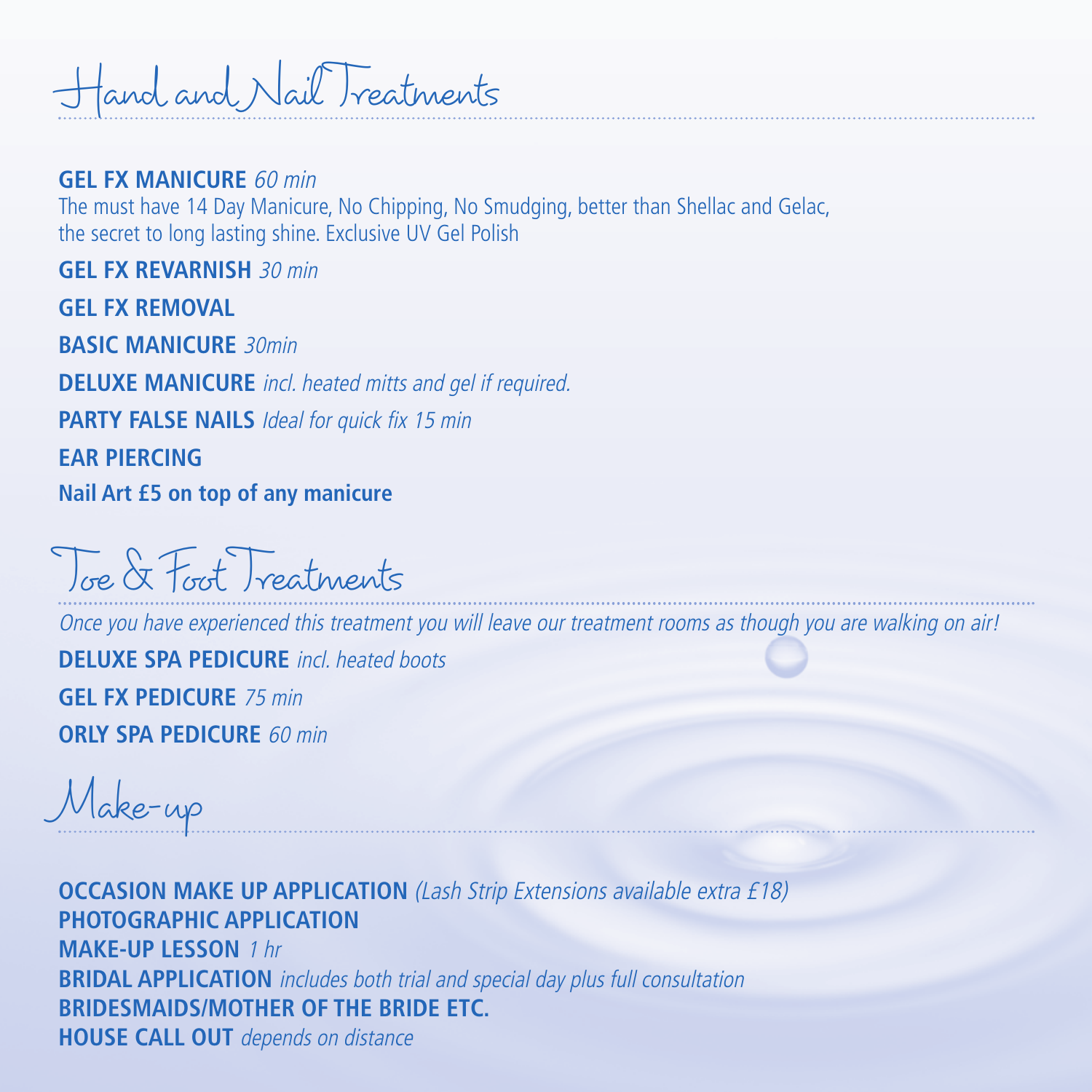Waxing

WE DO THE FASTEST WAXING IN THE WEST

All waxing clients must NOT have any heat treatments prior to appointment OR directly within a 24 hour time period. **For an extra charge we can use hot wax for intimate waxing.**

**EYEBROW** or **LIP** or **CHIN FACE** includes sides, lip & chin **UNDERARM FOREARM / FULL ARM BASIC BIKINI LINE STOMACH WAX BRAZILIAN** or **HOLLYWOOD** 

**S.B.C. MALE WAX BACK** includes shoulders **CHEST HALF LEG ¾ LEG FULL LEG EARS** or **NOSE**

Wax Packages upgrade to Brazilian or Hollywood available for extra cost.

**COMPLETE MALE BODY WAX** (inc. SBC) **COMPLETE FEMALE BODY WAX FULL LEG, BASIC BIKINI AND UNDERARM HALF LEG, BASIC BIKINI AND UNDERARM FULL LEG, BASIC BIKINI OR UNDERARM HALF LEG, BASIC BIKINI OR UNDERARM**

Electrolysis

A progressively permanent removal of the hair using the Sterex System. Treatments include full consultation. All needles are disposed of clinically. **Courses are advised and available.**

**UP TO 15 MINUTES 30 MINUTES SKIN TAG REMOVAL**

Natrasun Spray Tanning

This tan is a  $2<sub>1/2</sub>$  hr tan Airbrush tanning system that applies sunless tanner not as a lotion but as a spray. Recommended that you dry exfoliate and or do any hair removal treatment before to reach best results.

**FULL BODY UPPER BODY LEGS ONLY**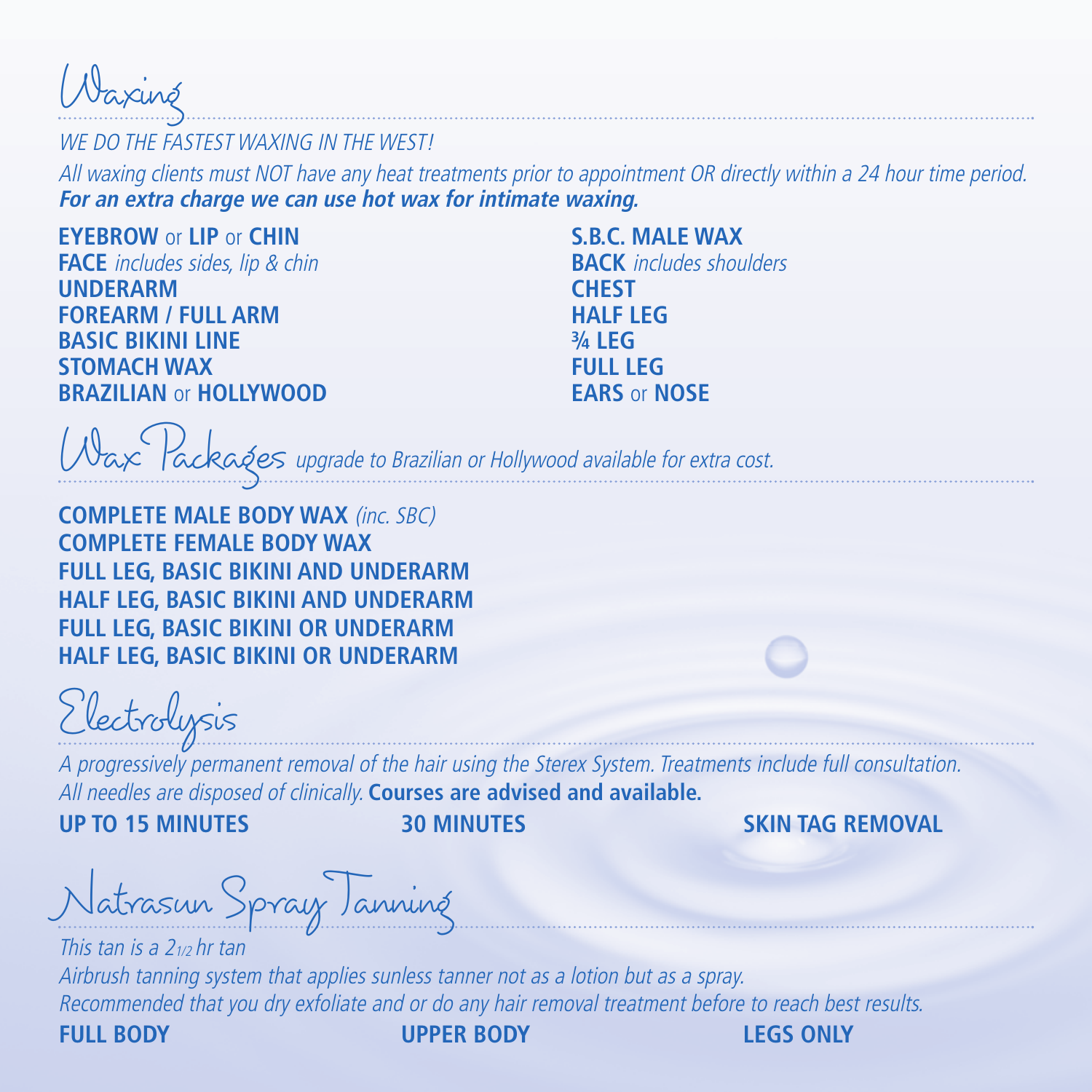

Holistic is a word meaning 'whole' these experiences help balance the mind and body as one.

#### **HOPI EAR CANDLES** 45 min

#### **REIKI** 1 hr

A healing technique based on the principle that the therapist can channel energy into the client by means of touch, to activate the natural healing process of the client's body and restore physical and emotional wellbeing. A balancing treatment.

**The following treatments are subject to external therapists from outside of The Treatment Rooms staff and are therefore only available with advance notice. Unfortunately Gift Vouchers cannot be purchased or used for these treatments.**

#### **REFLEXOLOGY** 1 hr

Reflexology is based on the science that there are pressure maps represented on the feet. Gentle pressure is applied to these various points that correspond to different areas of the body, restoring health and rejuvenating the entire body. Stimulation of these reflexes helps to relax and restore health and normalise all functions of the body, helping to promote a natural balance and revitalisation.

#### **PRIVATE PRACTICE PHYSIOTHERAPY SERVICE CHARTERED PHYSIOTHERAPIST**

BSc(Hon) Physio, MCSP, MMACP, Post Grad Dip Manual Therapy, Registered with HCPC

| <b>Physiotherapy Assessment</b> (30 mins)                                | £40 |
|--------------------------------------------------------------------------|-----|
| Dizziness or Balance Assessment (45 mins)                                | £60 |
| <b>Epley Manoeuvre</b> $-$ only if indicated following a full assessment | £35 |
| <b>Multiple Joints or Functional assessment (45 mins)</b>                | £60 |
| <b>Follow up treatment (30 mins)</b>                                     | £35 |
|                                                                          |     |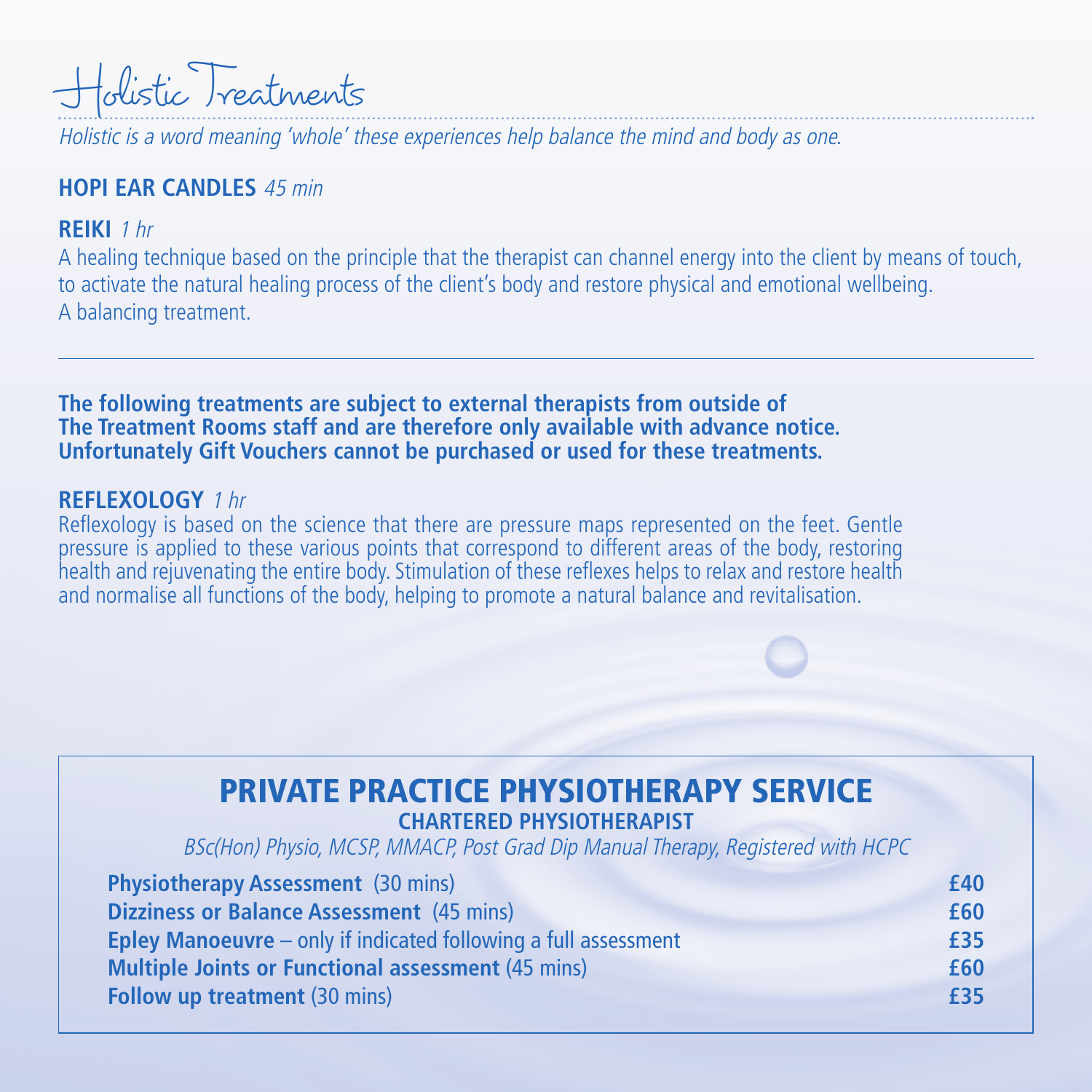Men's Treatments

We treat and cater for male clients. However the management reserves the right to refuse.

#### **C+ ENERGY MENS FACIAL**

Specially designed for the individual Man's skin type, eliminates toxins, strengthens skin against pollution and stress. Gives luminosity, hydration and immediate comfort using male fragranced products. 1 hr

#### **MEN'S BODY TREATMENTS**

All treatments are the same for men as they are for women.

**MEN'S HAND & NAIL TREATMENT MEN'S FOOT CARE TREATMENT** 

Male Waxing

**S.B.C. MALE WAX BACK** includes shoulders **CHEST EARS**

**COMPLETE MALE BODY WAX EYERROWS STOMACH NOSE**

Man Power Pack ideal for all Grooms!

Swedish back massage, eyebrow tidy/trim, hand & nail treatment & ears & nose wax

## **MEN'S SPA DAY**

Full body exfoliation, shower followed by Specialised Men's Facial & Back massage complete with choice of either Men's hand and nail treatment or Men's foot care 3 hr

Gift Vouchers available for all Male Treatments

**DON'T FORGET FATHERS DAY , VALENTINES DAY AND BIRTHDAYS**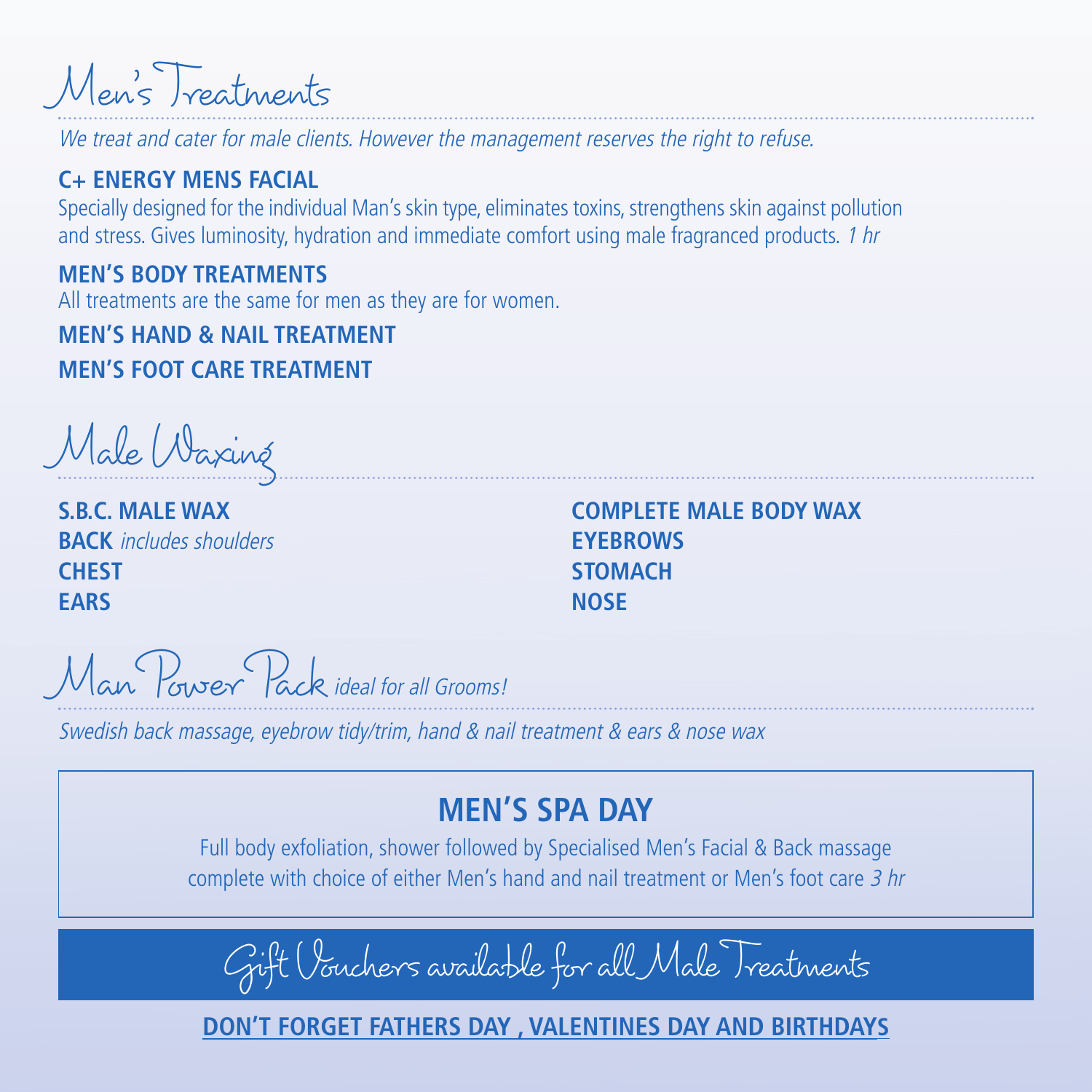Packages

#### **All 'SPA DAY' packages include complimentary refreshments throughout your time with us. All packages require a non refundable 50% deposit of full package cost on booking.**

#### **ULTIMATE SPA DAY**

Full Body Salt Scrub, shower followed with Candle Back Massage, Full Facial selected for the individual needs, the Deluxe Spa Pedicure & Deluxe Manicure PLUS Complimentary Glass of Fizz complete with Daytime make-up. 5 hr

#### **FULL SPA DAY**

Starts with Advanced Facial plus eyebrow shape, followed by Aroma Back, neck and scalp massage, the Spa Pedicure & basic gel. 3 hr 30 min

**MEN'S SPA DAY**  Full body exfoliation, shower followed by Specialised Men's Facial & Body massage. 3 hr

**MEN'S POWER PACK** Swedish back massage, eyebrow tidy/trim, hand & nail treatment & ears & nose wax

**HALF SPA DAY** French Facial, Full Body Massage, Manicure or Pedicure. 2 hr 30 min

#### **PRE HOLIDAY**

Complete Body Scrub, ½ leg, basic bikini, underarm wax, eyebrow tint & shape, eyelash tint followed by Gel Manicure & Gel Pedicure or Spa Pedicure 3 hr **Upgrade to Brazilian or Hollywood available for extra cost.**

#### **CHAMPAGNE & CHOC-A-HOLIC**

Choc-a-holic Body Treatment, Facial, Champagne and Chocs. 2 hr 30 min

#### **MOTHER-TO-BE**

Full consultation, Body exfoliation followed by a warm firming body mask and an extra treatment for heavy legs. Facial is performed whilst body mask prepares your body and mind for your new arrival. Toes polished to perfection to complete your treat. 2 hr

#### **BRIDAL**

FREE Consultation is given to establish your own individual needs, but date of wedding must be booked as early as possible so not to disappoint (Bespoke Bridal Service). We plan your treatment build up for your big day!

**GROUP PACKAGES CAN BE CREATED AND CATERED FOR THE INDIVIDUAL GROUP, ASK FOR DETAILS**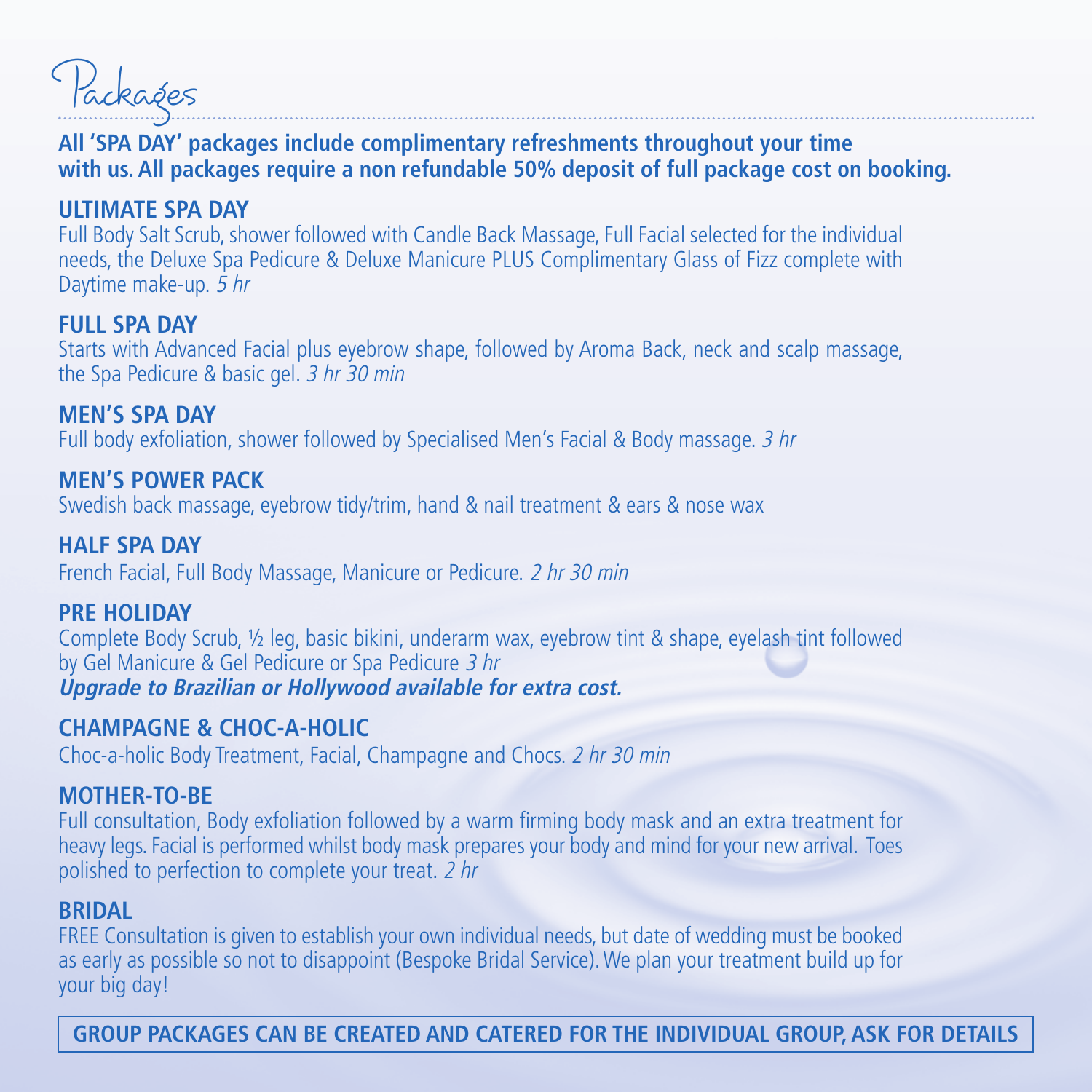$\sum_{i=1}^n$ 

| <b>GEL PEDICURE</b>          |                    |
|------------------------------|--------------------|
| <b>GEL FX MANICURE</b>       | <b>BUY 4 GET 5</b> |
| <b>ORLY PEDICURE</b>         | <b>BUY 4 GET 5</b> |
| <b>FACIAL</b>                | <b>BUY 4 GET 5</b> |
| <b>BODY TREATMENTS</b>       | <b>BUY 4 GET 5</b> |
| <b>MASSAGE</b>               | <b>BUY 4 GET 5</b> |
| <b>ELECTROLYSIS (15 MIN)</b> | <b>6 FOR £80</b>   |
| <b>ELECTROLYSIS (30 MIN)</b> | 6 FOR £129         |
|                              |                    |

#### **FOLLOW US ON SOCIAL MEDIA FOR OUR LATEST OFFERS**

**1** @thetreatmentrms **i** @TreatmentRoomsCrosby **o** treatmentroomscrosby

Gift Vouchers Available

Excluding Holistic Treatments & Physiotherapy

Please ask staff for details

**VIP BEAUTY CLUB AVAILABLE**

Pay **£50** and get **£70** worth of treatments per month

Ts and Cs apply

We accept VISA and all major credit/debit cards for payment over £20 but not AMEX. **We do not accept cheques**

We welcome and value any feedback of your treatment today, to help us provide the highest quality service.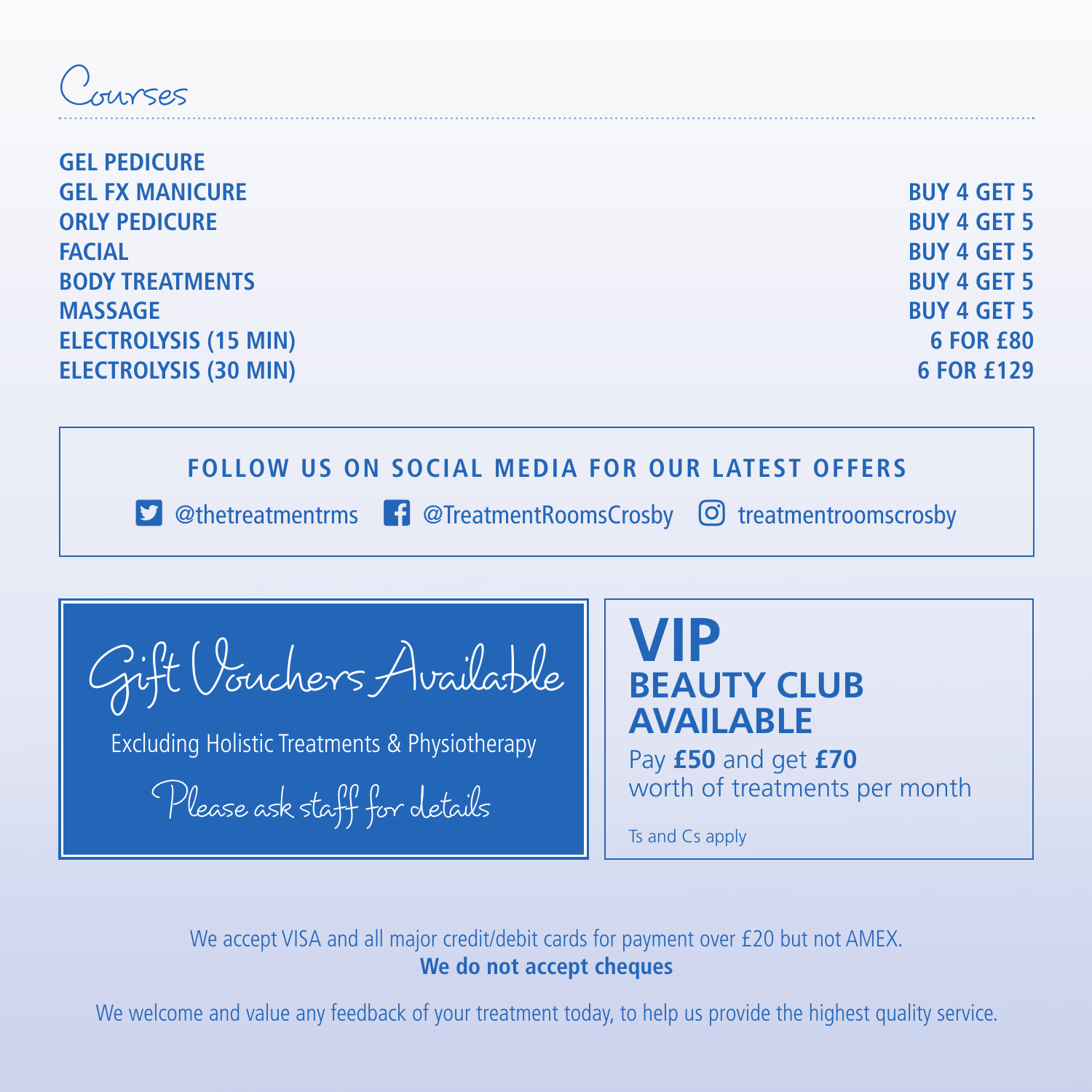**CLIENT COURSES** All paid treatment courses that are booked and then not attended will be treated as a non arrival therefore will be deducted from your course. All courses must be completed within 6 months of commencing or will be lost. Courses cannot be exchanged for any other treatment OR refunded OR transferred to another person.

**GIFT VOUCHERS AND PACKAGES** Vouchers and Packages cannot be replaced if lost or stolen and cannot be refunded in part or full once purchased. All vouchers are valid for 6 months from purchase only. Date cannot be extended. Change will not be given. Not transferable to another persons name. Vouchers redeemed on booking will be used as a non-refundable deposit and cannot be refunded due to cancellation policy or non-arrival. All treatments sold as a package must be taken on the same day - cannot be split over multiple days.

**NON-ARRIVALS** In the event of non-arrival the full cost of your treatment will be charged. Deposits or gift vouchers will not be returned.

**CANCELLATION POLICY** Please note that if you cancel or rearrange your treatment with less than 24 hours notice you will be charged 50% of the total treatment cost of your booking. **This is company policy and non negotiable.** Cancellation of packages must be before 1 week to tr

#### **IN THE EVENT OF PACKAGE APPOINTMENTS ALL CLIENTS MUST GIVE 1 WEEKS NOTICE TO CANCEL/REARRANGE OR ALL DEPOSITS WILL BE LOST AND GIFT VOUCHERS WILL BECOME VOID.**

**CHILDREN POLICY** As a courtesy to all clients and for your comfort we ask that small children and babies do not accompany you into the Treatment Rooms whilst having treatments. Minors can have certain suitable treatments but must be accompanied by a consenting parent/guardian and will be asked to give written consent.

**MOBILE PHONE** We would like to point out that all mobile phones must be turned off or in silent mode whilst in treatment as vibration and ring tones detract from the relaxing environment. Please also refrain from answering calls whilst in treatment except in case of emergencies.

**VALUABLES** The Treatment Rooms cannot be held responsible for any loss or damages to any jewellery or valuables so please keep to bare essentials wherever possible.

**The therapist reserves the right to terminate the treatment if he/she feels the client's behaviour is unacceptable or inappropriate.** 

**Please note all treatments performed by management are not subject to discounts and incur a charge.**



**The Brochure supersedes any other before May 2022**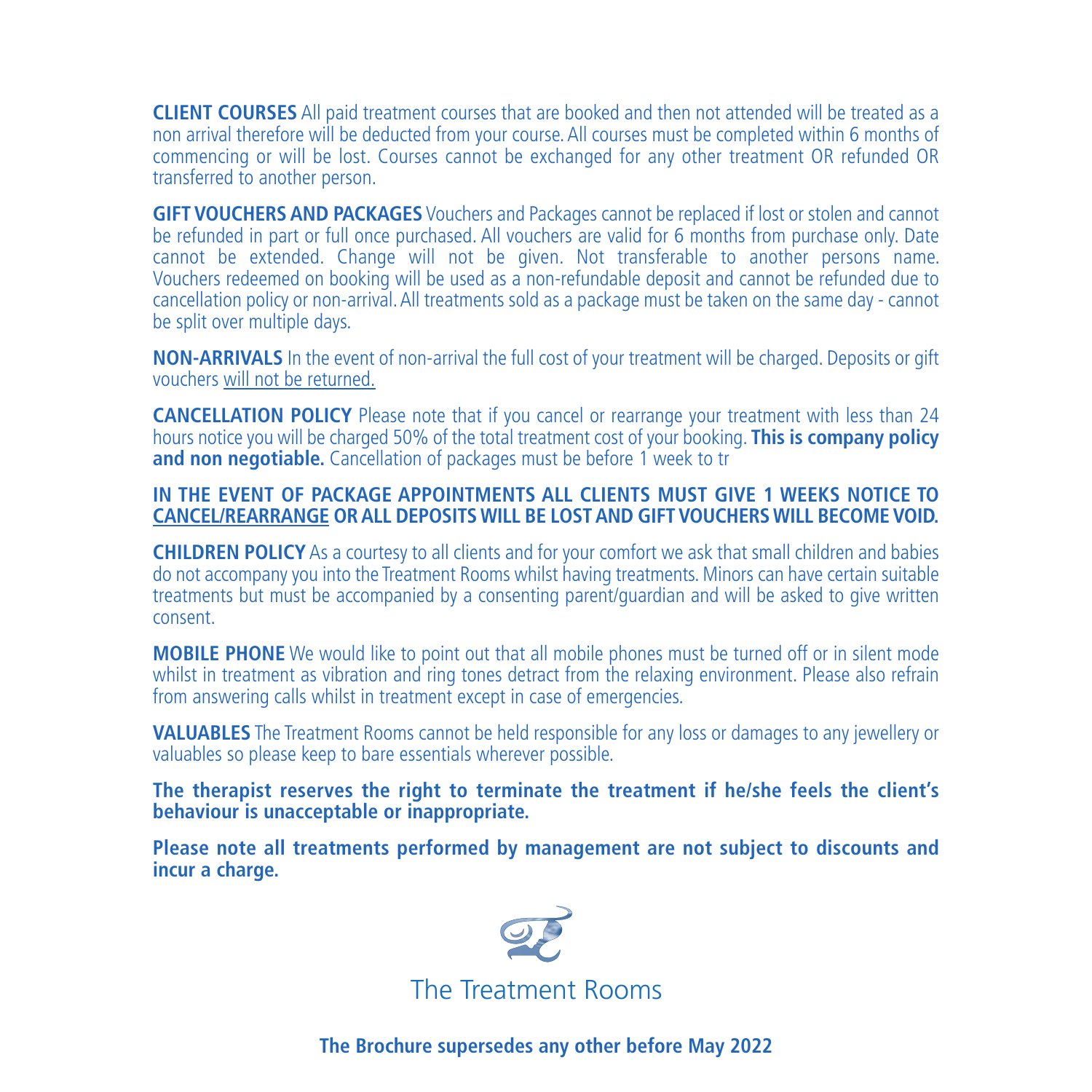

## The Treatment Rooms PRICE LIST - 1<sup>ST</sup> JANUARY 2022

### Facials

| <b>I IFT FACIAL</b> 1 hr                    | f79        |
|---------------------------------------------|------------|
| TIMEXPERT SRNS GLOBAL ANTI-AGE £79          |            |
| <b>TIMEXPERT RIDES WRINKLE</b>              |            |
| <b>CORRECTION</b>                           | £79        |
| <b>VITAMIN C BOOST FACIAL 1 hr</b>          | f74        |
| 02 EXCEL FACIAL 1 hr                        | <b>f74</b> |
| <b>BI ACK DIAMOND</b>                       |            |
| <b>MINERAI FACIAL</b> 1 hr                  | f74        |
| <b>COLLAGEN FACIAL</b> 1 hr                 | £74        |
| <b>HYDRACURF FACIAL 1 hr</b>                | f70        |
| <b>OPTIONS PRESCRIPTIVE FACIAL 1 hr F65</b> |            |
| <b>GYLOCOCURE FACIAL</b> 20 min             | £50        |
| <b>EXPRESS FACIAL 30 min</b>                | £50        |
| <b>TEENAGER STARTER FACIAL</b>              | <b>f40</b> |

Body Treatments

| THE MAGIC OF THE SILK ROUTE<br>$1hr$ 30 min | f88        |
|---------------------------------------------|------------|
| <b>CRYSTAL HARMONY 1 hr</b>                 | f79        |
| <b>RE-MINERALISING WRAP 1 hr 20 min</b>     | f79        |
| AFRICAN BAOBAB RITUAL 1 hr 15 min £79       |            |
| <b>CHOCOHOLICS DELIGHT</b> 1 hr             | <b>£79</b> |
| <b>COMPLETE EXFOLIATION 30 min</b>          | <b>f40</b> |
|                                             |            |

| Hand and Nail Treatments                            |            |
|-----------------------------------------------------|------------|
| <b>DELUXE MANICURE</b><br><b>INCL. HEATED MITTS</b> | f37        |
| <b>BASIC MANICURE</b>                               | f32        |
| <b>GEL EX MANICURE</b>                              | f32        |
| <b>GFI FX REVARNISH</b>                             | <b>£27</b> |
| <b>GFI FX REMOVAL</b>                               | £8.50      |
| <b>EAR PIERCING</b> Inc. earrings                   |            |

Toe & Foot Treatments **DELUXE SPA PEDICURE INCL. HEATED BOOTS £50 ORLY SPA PEDICURE** 60 min **£42 GEL EX PEDICURE** 75 min **£48** 

Make-up

**OCCASION MAKE UP APPLICATION** from **£32 LASH EXTENSIONS STRIP LASHES** extra **£18 BRIDAL APPLICATION INCLUDES BOTH TRIAL AND SPECIAL DAY PLUS FULL CONSULTATION £58 BRIDESMAIDS/ MOTHER OF THE BRIDE FTC.** 640 **HOUSE CALL OUT**  depends on distance from **£30** 

| Express Tan                                                                    |
|--------------------------------------------------------------------------------|
| <b>FULL BODY</b><br>£32                                                        |
| Eye Treatments                                                                 |
| EYEBROW SHAPE & EYEBROW TINT £26                                               |
| <b>EYEBROW SHAPE</b><br>£16                                                    |
| <b>EYEBROW TINT</b><br>£16                                                     |
| <b>FYFI ASH TINT</b><br>f16                                                    |
| <b>BROW &amp; LASH TINT TOGETHER ONLY</b><br>£25                               |
| <b>EYEBROW SHAPE &amp; TINT BOTH</b>                                           |
| <b>BROW &amp; LASH (Save £11)</b><br>£37                                       |
| <b>EYELASH EXTENSIONS (weekend)</b><br>£32                                     |
| <b>EYELASH LIFT</b> 50 min. Inc. free lash tint <b>£37</b>                     |
| <b>SEMI PERMANENT LASHES -</b><br>from $£70$<br><b>FULL SET</b>                |
| <b>SEMI PERMANENT LASHES -</b><br><b>INFILLS</b> (Every 2 weeks)<br>from $£40$ |
| <b>RUSSIAN LASHES - FULL SET 2hr 30 min £84</b>                                |
| <b>RUSSIAN LASHES - INFILLS</b><br>(Every 3-4 weeks) 1hr £53 1hr 30 min £68    |
| <b>TIMEXPERT EYE CONTOUR</b>                                                   |
| <b>TREATMENT 30 min</b><br>£42                                                 |

54 MERSEY VIEW • BRIGHTON-LE-SANDS/CROSBY • (OPPOSITE BARBACOA) • L22 6QB 0151 932 1828 • WWW.TREATMENTROOMS.NET • INFO@TREATMENTROOMS.NET PRICES DATED 1ST JANUARY 2022, THIS PRICE LIST SUPERCEDES ALL OTHER PRICE LISTS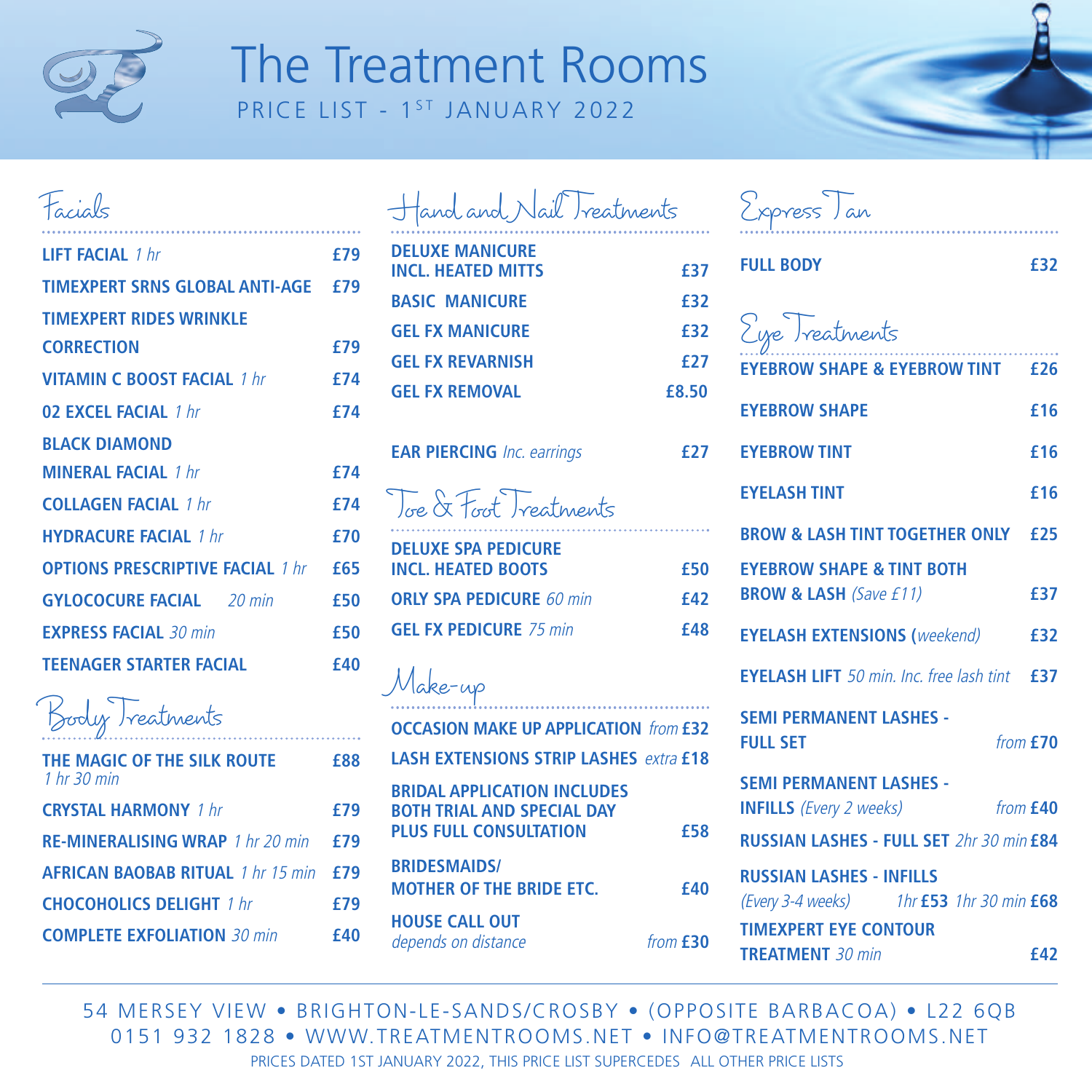## Waxing

| <b>EYEBROW OR LIP OR CHIN</b>       | £16        |
|-------------------------------------|------------|
| FACE INCLUDES SIDES. LIP & CHIN E30 |            |
| <b>UNDERARM</b>                     | £21        |
| <b>FOREARM / FULL ARM</b>           | £27        |
| <b>BASIC BIKINI LINE</b>            | £35        |
| <b>STOMACH WAX</b>                  | £16        |
| <b>BRAZILIAN OR HOLLYWOOD</b>       | <b>f40</b> |
| <b>S.B.C. MALE WAX</b>              | from $f42$ |
| <b>BACK INCLUDES SHOULDERS</b>      | £30        |
| <b>CHEST</b>                        | £30        |
| <b>HALF LEG</b>                     | £30        |
| 3/4 LEG                             | £33        |
| <b>FULL LEG</b>                     | f36        |
|                                     |            |

## Wax Packages

| <b>COMPLETE MALE BODY WAX (inc. SBC) £99</b> |            |
|----------------------------------------------|------------|
| <b>COMPLETE FEMALE BODY WAX</b>              | <b>£95</b> |
| <b>FULL LEG. BASIC BIKINI AND</b>            |            |
| <b>UNDERARM</b> (Save £28                    | <b>f64</b> |
| <b>HALF LEG. BASIC BIKINI AND</b>            |            |
| <b>UNDERARM</b> (Save £28                    | <b>f58</b> |
| <b>FULL LEG. BASIC BIKINI OR</b>             |            |
| <b>UNDERARM</b> (Save £23)                   | <b>f48</b> |
| <b>HALF LEG, BASIC BIKINI OR</b>             |            |
| <b>UNDERARM</b> (Save £23)                   |            |
|                                              |            |

#### **UPGRADE TO BRAZILIAN OR HOLLYWOOD FOR AN EXTRA £8**

| Electrolysis              |
|---------------------------|
| <b>IID TO 15 MINIITEC</b> |

| <b>UP TO 15 MINUTES</b> | <b>f21</b> |
|-------------------------|------------|
| <b>30 MINUTES</b>       | £34        |
| <b>SKIN TAG REMOVAL</b> | from $£37$ |

|        | Massage Treatments                                                       |            |
|--------|--------------------------------------------------------------------------|------------|
| 6      | <b>MEDITERRANEAN LIGHT</b> 1 hr                                          | £79        |
| 0<br>1 | <b>TURKISH DELIGHT MASSAGE 1 hr</b>                                      | £75        |
| 7      | <b>AROMA FULL BODY</b>                                                   |            |
| 5      | <b>INCLUDING SCALP 70 min</b>                                            | <b>f60</b> |
| 6<br>0 | <b>SWEDISH FULL BODY 55 min</b>                                          | £50        |
| 2      | <b>AROMA BACK, NECK</b>                                                  |            |
| 0      | <b>AND SCALP</b> 25 min                                                  | £40        |
| 0      | <b>SWEDISH BACK, NECK</b>                                                |            |
| 0      | <b>AND SHOULDERS</b> 20 min                                              | £38        |
| 3<br>6 | Holistic Treatments                                                      |            |
|        | <b>HOPI EAR CANDLES 45 min</b>                                           | £34        |
|        | <b>REFLEXOLOGY 1 hr</b>                                                  | <b>f44</b> |
| 9<br>5 | Men's Treatments                                                         |            |
| 4      | <b>MEN'S SPA DAY</b>                                                     | £126       |
|        | <b>MEN'S POWER PACK</b>                                                  |            |
| 8      | <b>FACIAL, EYEBROW TIDY/TRIM AND</b><br><b>HAND &amp; NAIL TREATMENT</b> | £95        |
| 8      | C+ ENERGY MENS FACIAL 1 hr                                               | £70        |
|        | <b>MEN'S FOOT CARE TREATMENT</b>                                         | £34        |
| 4      | <b>MEN'S HAND &amp; NAIL TREATMENT</b>                                   | £32        |
|        | Male Waxing                                                              |            |
|        | <b>S.B.C. MALE WAX from</b>                                              | £42        |
|        | <b>BACK</b> includes shoulders                                           | £30        |
| 1      | <b>CHEST</b>                                                             | £30        |
| 4      | <b>COMPLETE MALE BODY WAX (inc. SBC) £99</b>                             |            |

## Packages

| <b>UITIMATE SPA DAY 5 hr</b>      | f170        |
|-----------------------------------|-------------|
| FULL SPA DAY $3 hr 30 min$        | £136        |
| <b>MFN'S SPA DAY 3 hr</b>         | f126        |
| <b>HAIF SPA DAY</b> $2 hr$ 30 min | f115        |
| <b>PRF HOLIDAY 3 hr</b>           | <b>f158</b> |
| <b>CHAMPAGNE &amp;</b>            |             |
| <b>CHOC-A-HOLIC</b> $2 hr$ 30 min | £105        |
| MOTHER-TO-BE 2 hr                 | f95         |

#### **BRIDAL**

FREE Consultation is given to establish your own individual needs, but date of wedding must be booked as early as possible so not to disappoint (Bespoke Bridal Service)

| <b>TUYSES</b>                               |                    |
|---------------------------------------------|--------------------|
| <b>GFI FX PEDICURE</b>                      | <b>RUY 4 GFT 5</b> |
| <b>GEL FX MANICURE</b>                      | <b>BUY 4 GET 5</b> |
| <b>ORIY SPA PEDICURE</b>                    | <b>BUY 4 GFT 5</b> |
| <b>BODY TREATMENTS</b>                      | <b>RUY 4 GFT 5</b> |
| <b>MASSAGE</b>                              | <b>RUY 4 GFT 5</b> |
| <b>ELECTROLYSIS (15 MINS)</b><br>(Save E31) | 6 FOR <b>£95</b>   |
| <b>ELECTROLYSIS (30 MINS)</b><br>(Save £46) | 6 FOR £158         |

54 MERSEY VIEW • BRIGHTON-LE-SANDS/CROSBY • (OPPOSITE BARBACOA) • L22 6QB 0151 932 1828 • WWW.TREATMENTROOMS.NET • INFO@TREATMENTROOMS.NET PRICES DATED 1ST JANUARY 2022, THIS PRICE LIST SUPERCEDES ALL OTHER PRICE LISTS

**EYEBROWS £16 EARS £16**